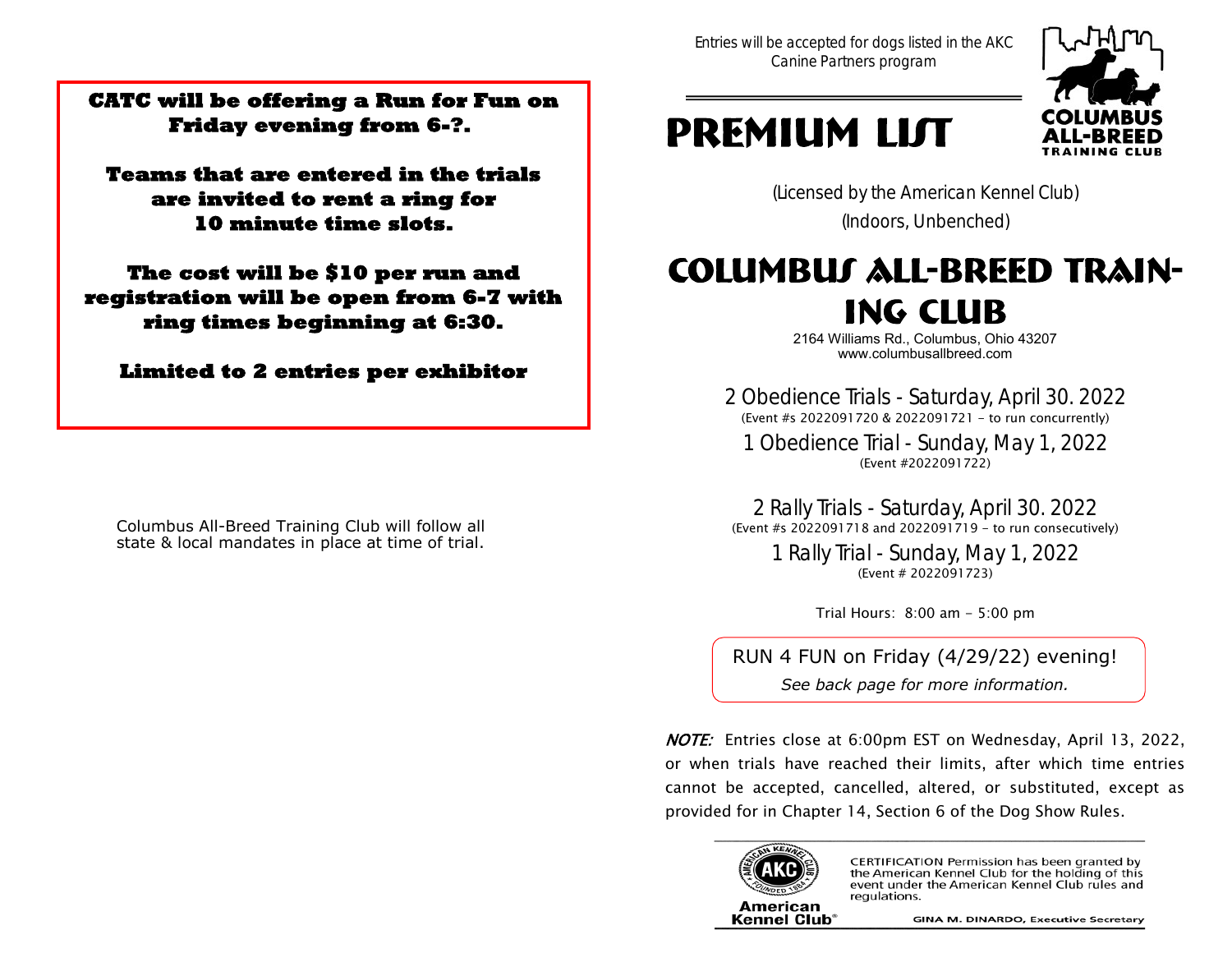### **OFFICERS OF columbus all-breed TRAINING CLUB**

# **obedience & rally trial committee**

| 8872 Snider Road, Mason, OH 45040, ph: (513) 459-9613 - email: trialsecy@gmail.com |  |
|------------------------------------------------------------------------------------|--|

#### **committee members:**

Diley Hill Animal Emergency Center.....................................................Veterinarian On-Call ......................................................................................................................(614) 829-6444 ................................... 695 Basil-Wetern Rd., Winchester, OH - website: www.dileyvet.com

# **VOLUNTEERS**

If you are willing to work at the Obedience/Rally Trials Saturday and/or Sunday, please contact:

# **Pat Nichols at pnichol5@att.net**

Workers receive one \$5.00 voucher for working two (2) classes (e.g., Rally Novice A & B equals one class). Workers will receive two (2) \$5 vouchers for working three (3) or more classes.

Set-up help Friday, starting at 5:00 p.m., gets one (1) \$5 voucher.

Tear Down Sunday gets one (1) \$5.00 voucher.

# **ENTRY LIMITS, FEES, AND INSTRUCTIONS**

#### **Entry Limits (per trial):**

Each judge is limited to 8 hrs per day max

#### **Obedience Trial Fees per Obedience Event:**

| First Entry of Dog in Obedience Trial                |                        | \$27.00 |
|------------------------------------------------------|------------------------|---------|
| Additional Entry of Same Dog at Same Obedience Trial |                        | \$18.00 |
| Junior Handlers *                                    | Per Class Fee: \$10.00 |         |

#### **Rally Trial Fees per Rally event:**

| First Entry of Dog in Rally Trial                |                        | \$27.00 |
|--------------------------------------------------|------------------------|---------|
| Additional Entry of Same Dog at Same Rally Trial |                        | \$18.00 |
| Junior Handlers *                                | Per Class Fee: \$10.00 |         |

*\* Junior Handler information MUST be provided on entry form.*

#### **Advanced Catalog Sales:**

| Pre-Ordered Catalogs | \$ 4.00 ea |
|----------------------|------------|
| Day of Show Catalogs | \$ 5.00 ea |

Indicate quantity on entry form, and include payment with entry fees. Pick up prepaid catalogs at trial secretary's office in Building B.

### *NOTE: You must use a separate entry form for rally & obedience, even if entering the same dog in both trials.*

**All dogs listed with the AKC Canine Partners Program must list "All American" under breed of dog on the entry form.**

### **NOTICE TO EXHIBITORS** \*\*\* PLEASE READ \*\*\*

Send completed entry forms (include both front **and** back of the official AKC entry form) with correct fees (payable to CATC in U.S. Funds) to: Katie Maess, 8872<br>Snider Road, Mason, OH 45040. Entry forms MUST be signed on back. Entry forms MUST be signed on back. Please fill out the entry legibly!

Any exhibitor whose bitch has come in season, or any dog which has occurred an injury, after the closing date may obtain a refund of entry fee, less \$6.00 upon presentation of a Veterinarian's note to the Show Secretary, at least 30 minutes prior to the start of the trial.

We cannot guarantee on-time arrival of entries sent via Fed Ex or other overnight service. Be sure to check the signature waiver box on your mailing form. Also, we cannot guarantee your entry if you use an on-line service.

All confirmations will be emailed.

Bounced checks are subject to a fee of \$30.00.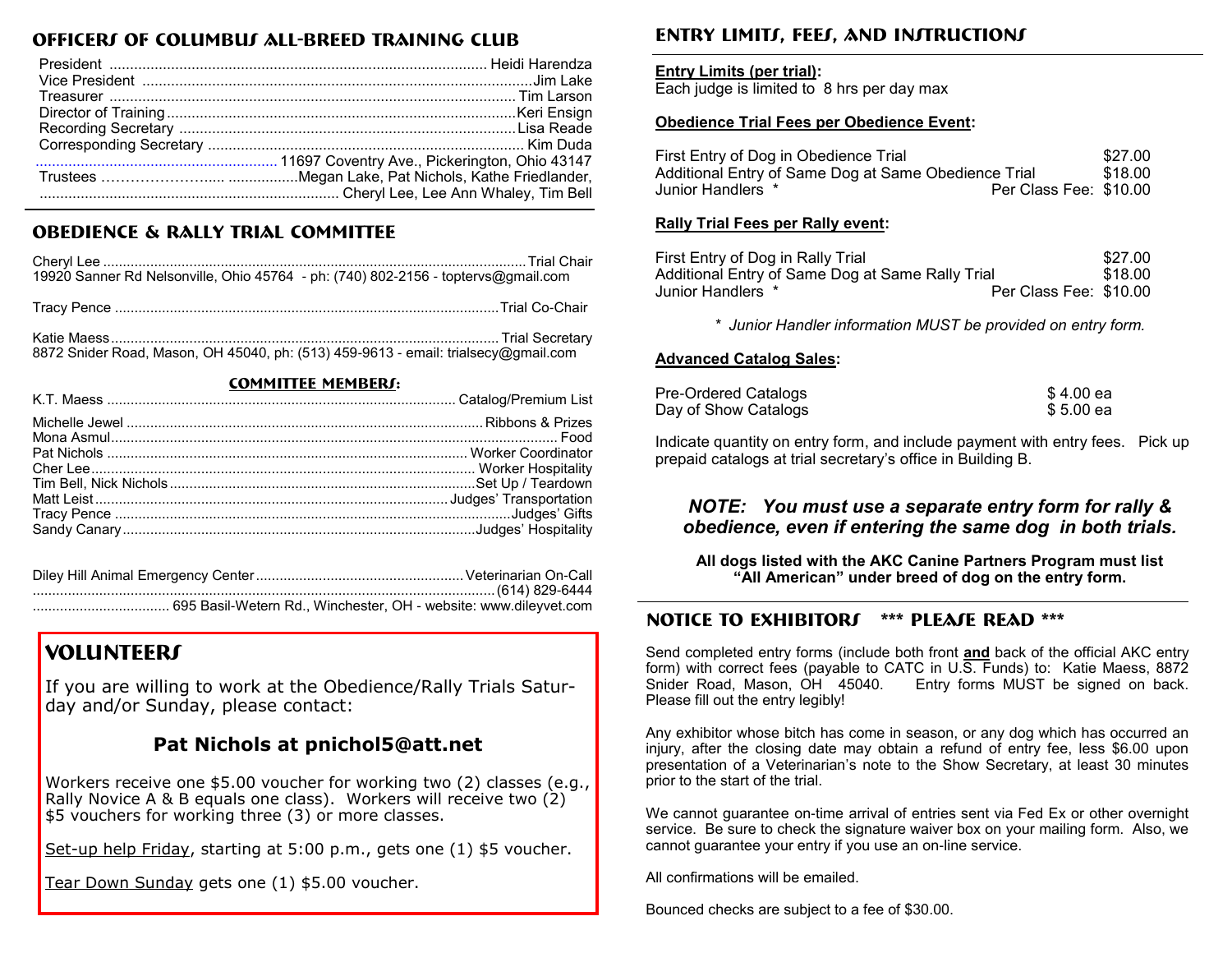#### **RIBBONS / ROSETTES**

*A qualifying score is required for all prizes offered in all regular classes.*

Obedience and Rally Ribbon Awards:

| Regular Obedience and Rally Classes: |                            |
|--------------------------------------|----------------------------|
| First Place -                        | <b>Blue Rosette</b>        |
|                                      | Second Place - Red Rosette |

Third Place - Yellow Rosette Fourth Place - White Rosette

A dark green qualifying ribbon will be awarded to each dog receiving a qualifying score in regular classes.

*New Title Ribbons will be awarded to each dog completing an Obedience and/or Rally Title at these trials. A Double Q Ribbon will be awarded to each dog who qualify in BOTH Advanced B & Excellent B at our Rally Trial. A Triple Q Ribbon will be awarded to each dog who qualify in Advanced B, Excellent B, AND Master at our Rally Trial.*

Obedience Only (for regular classes, and preferred classes):

| Highest Scoring Dog In Trial -                      | Blue/Gold Rosette         |
|-----------------------------------------------------|---------------------------|
| Highest Combined Score in Open B & Utility A or B - | <b>Blue/Green Rosette</b> |

Rally Only:

Highest Combined Score in Advanced B & Excellent B - Blue/Green Rosette Highest Triple Combined Score Adv B / Exc B / Master - Red/Blue Rosette

#### **CLASS PRIZES**

| Obedience and Rally:<br>First Place through Fourth Place                                                      | Tovs               |
|---------------------------------------------------------------------------------------------------------------|--------------------|
| Obedience Only:<br>Highest Scoring Dog In Trial<br>Highest Combined Score in Open B & Utility A or B          | \$30.00<br>\$25.00 |
| Rally Only:<br>High Combined Advanced B & Excellent B<br>High Triple Combined Advanced B, Excellent B, Master | \$25.00<br>\$30.00 |

#### **Obedience Novice A & Beginner Novice A, and Rally Novice A**

All exhibitors in Obedience Novice A, Obedience Beginner Novice A, and Rally Novice A wil receive complementary trial catalogs (at the steward's table when you pick up your armband)

#### **Rules for Awards**

- 1. Qualifying scores are required for all prizes in regular classes. In case of tie scores for any prize listed, other than those under individual classes, a runoff judge will be appointed.
- 2. All awards/prizes not picked up the date of the trial become the property of CATC. No awards/prizes will be mailed.
- 3. All awards are offered for regular classes only unless otherwise specified.
- 4. CATC reserves the right to substitute a prize of equal or greater value.

CLASS AWARDS - If the judge calls qualifiers back in the ring, maintain a minimum of 6-feet between you and other exhibitors in the ring. Your dog need not be present. **Ribbons will be placed on a table outside the ring, where exhibitors can pick up after exiting the ring**.

# **Judging panel**

Mr. Wayne Koutsky, 191 40TH St., Allegan, MI 49010-9144 Mr. Delvyn R Lunn, 234 Argyle Ave, Wallaceburg, ON N8A4S9 Mrs. Catherine M Thompson, 1579 Rockbridge Rd, Washington CH, OH 43160

### **Classes offered, run order, judge assignments**

#### **OBEDIENCE**

#### *Building B - will run concurrently on Saturday*

#### **Saturday, 4/30/2022, Trial 1**

| Ring 1 - Judge W. Koutsky    | Beginner Novice A/B, Preferred Novice, Novice<br>A/B, Preferred Open, Open A/B, Preferred<br>Utility, Utility A/B |
|------------------------------|-------------------------------------------------------------------------------------------------------------------|
| Saturday, 4/30/2022, Trial 2 |                                                                                                                   |
| Ring 2 - Judge D. Lunn       | Preferred Utility, Utility A/B, Preferred Open,<br>Open A/B, Novice A/B, Preferred Novice,<br>Beginner Novice A/B |
| Sunday, 5/1/2022             |                                                                                                                   |
| Ring 1 - Judge C. Thompson   | Novice A/B, Preferred Novice, Preferred Open,<br>Open A/B                                                         |
| Ring 2 - Judge W. Koutsky    | Beginner Novice A/B, Preferred Utility,<br>Utility A/B                                                            |

#### **RALLY**

#### *Building A - will run consecutively on Saturday*

**Saturday, 4/30/2022, Trials 1 & 2** Judge C. Thompson Master, Excellent A/B, Advanced A/B, Intermediate, Novice A/B

**Sunday, 5/1/2022** Judge D. Lunn Master, Excellent A/B, Advanced A/B, Intermediate, Novice A/B

All Obedience & Rally classes with jumps will run small to tall.

#### **CRATING** will be allowed inside both buildings, unless State / City change COVID guidelines.

#### *Plastic sheeting must be placed under crates in both buildings!*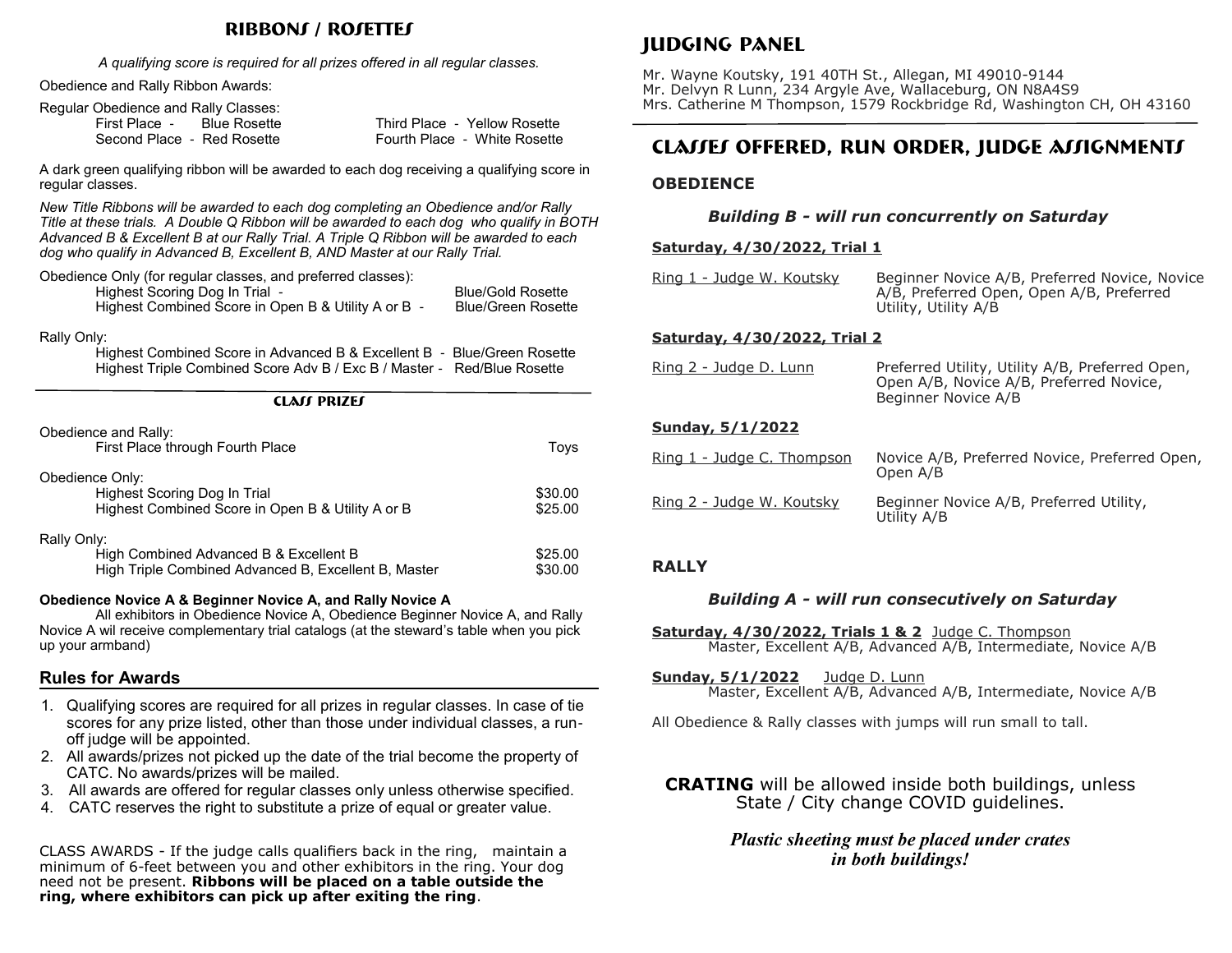# Routes to the Trial



#### **HOTELS accepting pets NOTE: Please verify with individual hotel what their policy is for pets** !

| Drury Inn and Suites Columbus South<br>4104 Parkway Center Drive, Grove City, Ohio 43123, Dog friendly<br>(Approx. 9 miles to show site) | $(614)$ 875-7000 |
|------------------------------------------------------------------------------------------------------------------------------------------|------------------|
| <b>Quality Inn</b><br>4850 Frusta Drive, Columbus, Ohio 43207, Dog friendly \$20/dog<br>(Approx. 1 mile to show site)                    | (614) 497-9600   |
| Red Roof Inn #660<br>4055 Jackpot Road, Grove City, Ohio 43123, 1 dog free, additional \$10 ea<br>(Approx. 9 miles to show site)         | (614) 871-9617   |
| NOTE:                                                                                                                                    |                  |
| Plastic sheeting must be placed under crates in hotel rooms.<br>$\bullet$                                                                |                  |
| Dogs MUST BE crated when owners are out of room.<br>$\bullet$                                                                            |                  |
| Dogs MUST BE kept on leash at all times, including hotel lobbies & grounds.<br>$\bullet$                                                 |                  |
| Dogs should be exercises in designated areas.<br>$\bullet$                                                                               |                  |

- **OWNERS MUST PICK UP AFTER THEIR DOGS**.
- No bathing of dogs in the hotel.

# **NOTICE TO EXHIBITORS (con't)**

The handler is solely responsible for having the dog at ringside when scheduled. Judges are not required to wait for any dog holding up a class. Dogs need be at the trial only at scheduled time of judging and may leave immediately after, unless required for further judging.

If, because of riots, civil disturbances, or other acts beyond the control of CATC, it is impossible to open or to complete the trial, no refund of entry will be made. CATC will not be responsible for loss or damage to property while on show site.

No entry will be accepted which carries any conditions regarding its acceptance.

CATC will not be responsible for errors made on entries. Please double check entry prior to sending. Owners are responsible for errors. No entry fee will be refunded in the event of such errors or cancellation of entries after the published closing date.

There will be an AKC Service Fee of 3.00 and an AKC Recording Fee of \$0.50 per entry in the Obedience Trial. There will be an AKC Recording Fee of \$3.50 per 1st entry in the Rally Trial, plus \$3.00 per all additional entries. If a dog is entered in more than one class, the fee is collected on all classes the dog is entered in, excluding non-regular classes. These fees are included in the entry fee.

Transfers will be allowed for these trials. All transfers will run at the end of their class, jump height. Transfers must be received at least 30 minutes prior to the start of each trial.

All dogs present must be held on leash or confined to their crates, except when being judged.

Transfers are allowed as follows:

- Obedience trials Transfers allowed from Saturday to Sunday only.
- Rally trials Transfers allowed from trial to trial (Saturday trial 1 to Saturday trial 2, and Saturday trial 2 to Sunday).
- Transfers must be received 30 minutes prior to start of each trial.

RINGSIDE - Maintain 6-feet distance between you, other exhibitors, and anyone else at all times. If you are a worker-exhibitor and crating inside Building B, you are responsible for being on time ringside. You will not be notified in advance by a steward.

CHAIRS - There will be no chairs ringside, except for stewards

DOG EXERCISE - The gated areas are off limits. Please relieve your dog where indicated, pick up after your dog, and utilize the plastic bags provided. Flexible leashes are not be allowed. Your dog must be on a 6-foot leash or shorter at all times. No dogs are permitted off leash.

FOOD & WATER- Cooked food will be available for a nominal donation. There are numerous fast-food restaurants within 5 minutes. Bring your own lunch, snacks, water, etc. Workers who are at the trial all day, will receive lunch. Check the premium list to determine how many \$5 vouchers you can earn, if you are a worker.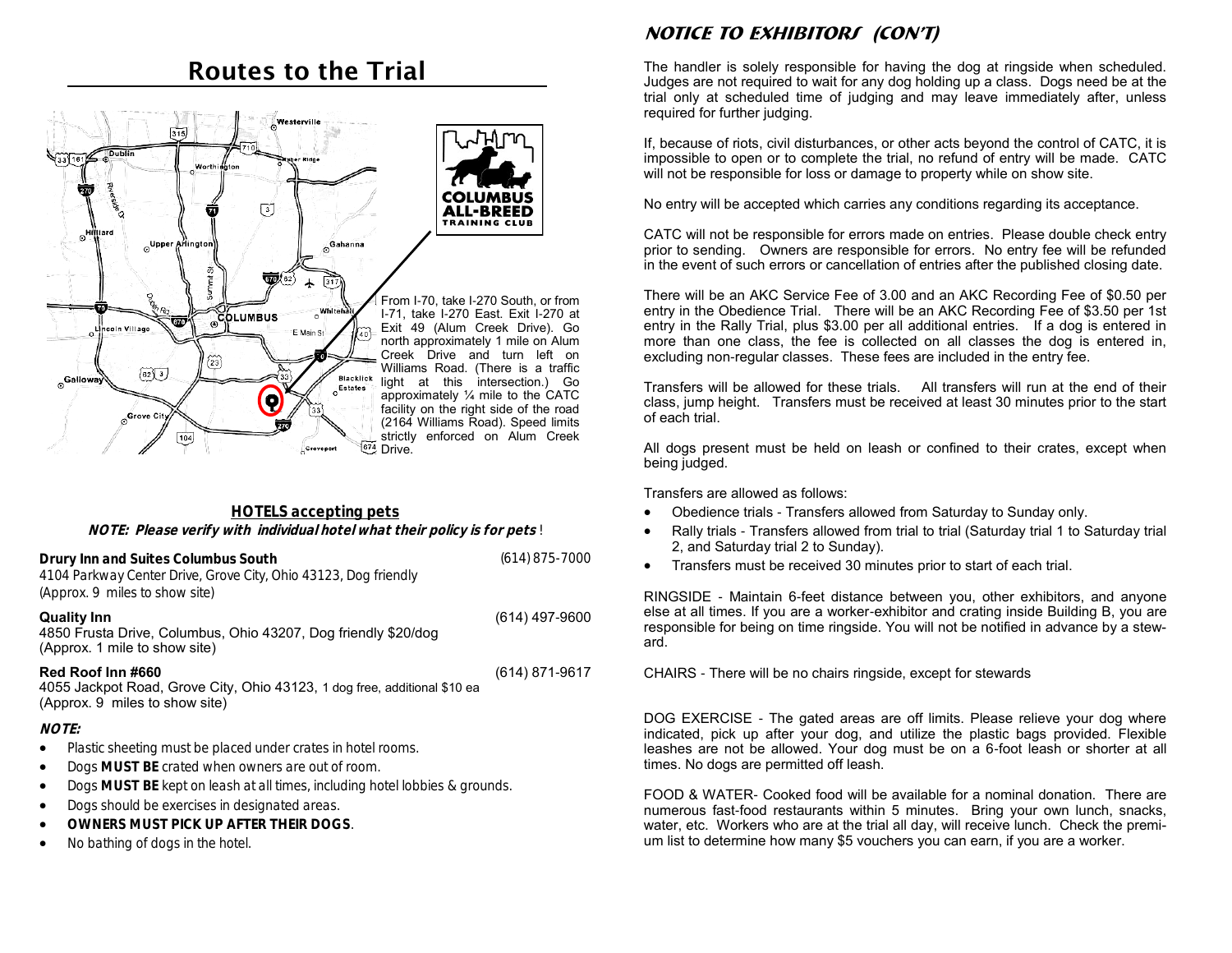

# **OFFICIAL OBEDIENCE ENTRY FORM**

#### **Columbus All-breed training club.**

AKC Licensed Obedience & Rally Trials at 2164 Williams Rd., Columbus, Ohio 43207

| Saturday, 2/26/22 - Obed. Trial #1 #2022091720                 | <b>NOTE:</b> Entry fees calculated <b>per trial -</b><br>\$27 for 1 class; \$45 for 2 classes; \$63 for 3 classes |
|----------------------------------------------------------------|-------------------------------------------------------------------------------------------------------------------|
| Saturday, 2/26/22 - Obed. Trial #2 #2022091721 $\frac{1}{100}$ | If you enter 2 trials, take above fees times 2.                                                                   |
| Sunday, 2/27/22 - Obedience Trial #1                           | If you enter 3 trials, take above fees time 3.                                                                    |

Entry fees: \$27.00 for first entry of each dog/trial (includes \$3.50 recording fee for Obedience 1st entry plus \$3.00 for all additional Obedience entries of each dog); \$18.00 each additional entry for same dog, same trial. Junior Handlers entry fee is \$10/ea - MUST include Junior Handler information. \$4.00 for prepaid catalog.

Closing date for entries is 6:00pm EST Wednesday, April 13, 2022.. Make check/money order payable to Columbus All-Breed Training Club, or CATC, in US Funds. Mail entries with fees to Katie Maess, 8872 Snider Road, Mason, OH 45040

Quantity Pre-Ordered Catalogs @ \$4.00/ea

I enclose \$ [100] for my total entry fees T CONSERVIATE: The UDX Class Only

**IMPORANT: Read Instructions on reverse side carefully before filling out. (PLEASE PRINT) Next be sure to read the Agreement and sign on the reverse. No form will be processed without your signature!**

| Breed 4                                                                                  | Variety1        |                                 |                               |                               | Sex                                                                         |               |                      |
|------------------------------------------------------------------------------------------|-----------------|---------------------------------|-------------------------------|-------------------------------|-----------------------------------------------------------------------------|---------------|----------------------|
| Obedience Class 2.3                                                                      | Jump Height     |                                 |                               | Additional Obedience Class2.3 |                                                                             |               |                      |
| Additional Obedience Class2.3                                                            |                 |                                 | Additional Obedience Class2.3 |                               |                                                                             |               |                      |
| Name of Junior Handler (If Any)                                                          |                 |                                 |                               |                               | Junior Handler Number                                                       |               |                      |
| Full Name of Dog                                                                         |                 |                                 |                               |                               |                                                                             |               |                      |
| AKC No <sub>4</sub>                                                                      | Foreign Reg No. |                                 |                               |                               | Place of Birth (enter Country below)<br>Do not print the country in catalog | Date Of Birth |                      |
| Breeder                                                                                  |                 |                                 |                               |                               |                                                                             |               |                      |
| <b>Sire</b>                                                                              |                 |                                 |                               |                               |                                                                             |               |                      |
| Dam                                                                                      |                 |                                 |                               |                               |                                                                             |               |                      |
| Actual Owner (s)<br>Please print                                                         |                 |                                 |                               |                               |                                                                             |               |                      |
| Owner's Address                                                                          |                 |                                 |                               |                               |                                                                             |               |                      |
| City                                                                                     |                 |                                 | State/Prov                    |                               | Zip/Postal Code                                                             |               | Country (if not USA) |
| Telephone #                                                                              |                 | Are you a new exhibitor? { } NO |                               |                               | $\{\quad\}$ YES                                                             |               |                      |
| Email Address (An acknowledgement or receipt of entry may be sent to this email address) |                 |                                 |                               |                               |                                                                             |               |                      |
| Name of Agent/Handler at the Show (if any)                                               |                 |                                 |                               |                               |                                                                             |               |                      |

*Don't Forget to indicate if you are entering the A or B class !!* 

### INSTRUCTIONS

- 1. (Variety) if you are entering a dog of breed in which there are varieties for show purposes; please designate the particular variety you are entering, i.e., Cocker Spaniel (solid color black, ASCOB, parti-color), Beagles (not exceeding 13 in., over 13 in. but not exceeding 15 in.), Dachshunds (longhaired, smooth, wirehaired), Collies (rough, smooth), Bull Terriers (colored, white), Manchester Terriers (standard, toy), Chihuahuas (smooth coat, long coat), English Toy Spaniels (King Charles and Ruby, Blenheim and Prince Charles), Poodles
- 2. (Event Class) Consult the classification in this premium list. If the event class in which you are entering your dog is divided, then, in addition to designating the class, specify the particular division of the class in which you are entering your dog, i.e,Aor B division.
- 3. A dog must be entered in the name of the person who actually owned it at the time entries foran event closed. If a registered dog has been acquired by a new owner it must be entered in the name of its new owner in any event for which entries closed after the date of acquirement, regardless of whether the new owner has received the registration certificate indicating that the dog is recorded in his/her name. State on entry form whether transfer application has been mailed to theAKC. (For complete rules, refer to Chapter 11, Section 3.)
- 4. Dogs listed in the **AKC Canine PartnersSM Program** may be eligible to enter all-breed AKC Obedience trials at the club's option. These dogs should be listed as All American Dog and must include their AKC Number on the entry form and check the AKC No. box. Sire and Dam information shall remain blank for mixed breed entrants.

AKC Rules, Regulations, Policies and Guidelines available on the American Kennel Club Website at [www.akc.org](http://www.akc.org/)

#### **AGREEMENT**

I certify that I am the actual owner of the dog, or that I am the duly authorized agent of the actual owner whose name I have entered above. In consideration of the acceptance of this entry, I (we) agree to abide by the rules and regulations of The American Kennel Club in effect at the time of this event, and any additional rules and regulations appearing in the premium list of this event and entry form and any decision made in accord with them. I (we) agree that the club holding this event has the right to refuse this entry for cause which the club shall deem sufficient. I (we) certify and represent that the dog entered is not a hazard to persons or other dogs. In consideration of the acceptance of this entry and of the holding of this event and of the opportunity to have the dog judged and to win prizes, ribbons, or trophies, I (we) agree to hold the AKC, the event-giving club, their members, directors, governors, officers, agents, superintendents or event secretary and the owner and/or lessor of the premises and any provider of services that are necessary to hold this event and any employees or volunteers of the aforementioned parties, and any AKC approved judge, judging at this event, harmless from any claim for loss or injury which may be alleged to have been caused directly or indirectly to any person or thing by the act of this dog while in or about the event premises or grounds or near any entrance thereto, and I (we) personally assume all responsibility and liability for any such claim; and I (we) further agree to hold the aforementioned parties harmless from any claim for loss, injury or damage to this dog. Additionally, I (we) hereby assume the sole responsibility for and agree to indemnify, defend and save the aforementioned parties harmless from any and all loss and expense (including legal fees) by reason of the liability imposed by law upon any of the aforementioned parties for damage because of bodily injuries, including death at any time resulting therefrom, sustained by any person or persons, including myself (ourselves), or on account of damage to property, arising out of or in consequence of my (our) participation in this event, however such, injuries, death or property damage may be caused, and whether or not the same may have been caused or may be alleged to have been caused by the negligence of the aforementioned parties or any of their employees, agents, or any other person. I we agree that the determination of whether the injury is serious shall be madeby the event veterinarian andis bindingon me (us). **I (WE) AGREE THAT ANY CAUSE OF ACTION, CON-TROVERSY OR CLAIM ARISING OUT OF OR RELATED TO THE ENTRY, EXHIBITION OR ATTENDANCEAT THE EVENT BETWEEN THEAKCAND THE EVENT-GIVING CLUB (UNLESS OTHERWISE STATED IN THIS PREMIUM LIST) AND MYSELF (OURSELVES)OR AS TO THE CONSTRUCTION, INTERPRETATION AND EFFECT OF THIS AGREE-MENT SHALL BE SETTLED BY ARBITRATION PURSUANT TO THE APPLICABLE RULES OF THE AMERICAN ARBI-TRATION ASSOCIATION. HOWEVER, PRIOR TO ARBITRATION ALL APPLICABLE AKC BYLAWS, RULES, REGU-LATIONS AND PROCEDURES MUST FIRST BE FOLLOWED AS SET FORTH IN THE AKC CHARTER AND BYLAWS, RULES, REGULATIONS, PUBLISHED POLICIESAND GUIDELINES.**

| Signature of owner or his agent     |       |
|-------------------------------------|-------|
| Duly authorized to make this entry: |       |
| Telephone                           | Email |

*CATC does not agree to arbitrate claims as set forth on the official AKC entry form for these events.*